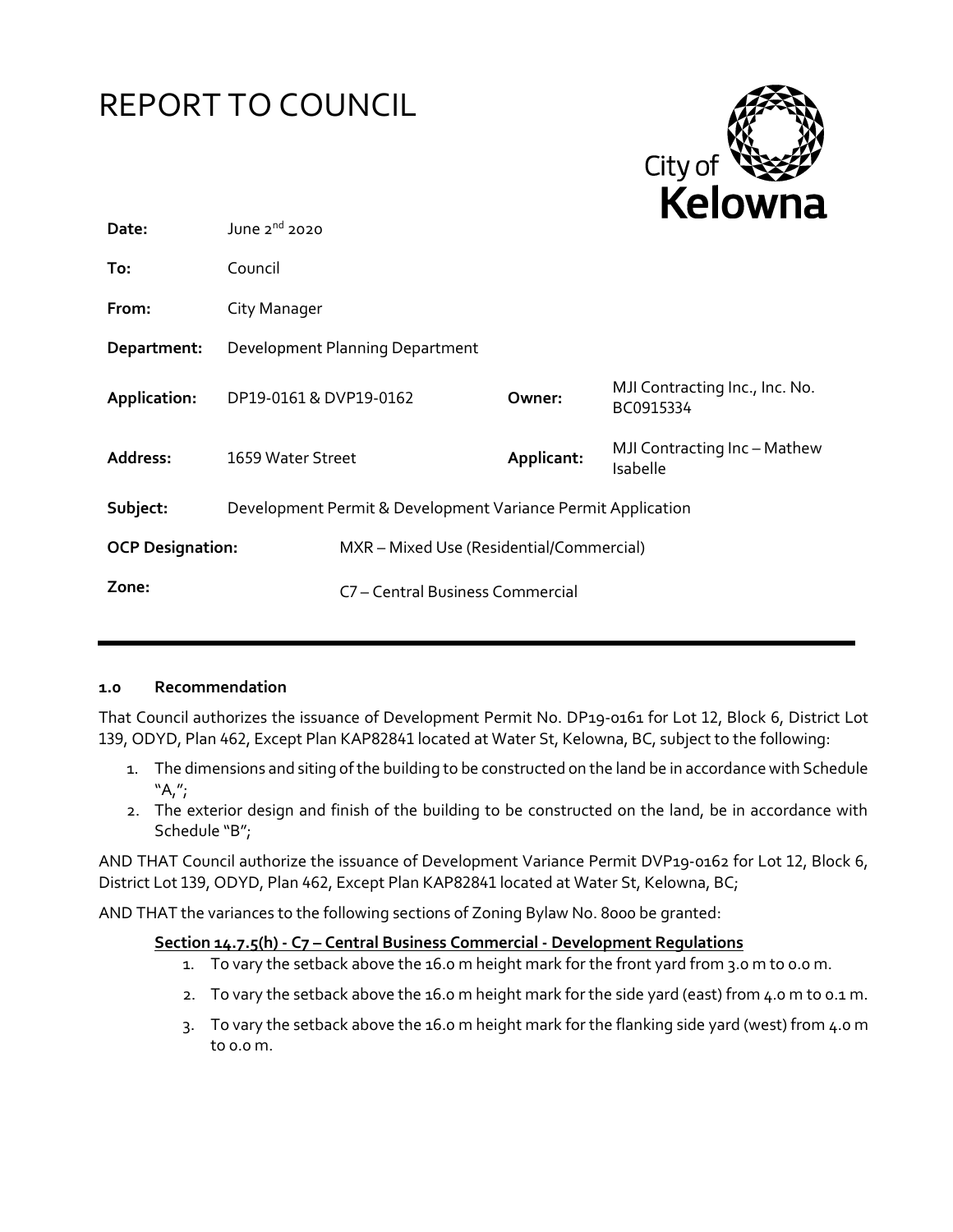#### **Table 8.3.2 - Required Off-Street Parking Requirements - Commercial**

4. To vary the minimum off-street parking from 10 stalls to 3 stalls (cash-in-lieu for the remainder 3 stalls).

# **Table 8.5 - Minimum Bicycle Parking Required**

5. To vary the minimum off-street short-term bicycle parking from 6 stalls to 0 stalls.

# **Section 14.7.7(d) - C7 – Central Business Commercial - Other Regulations**

6. To vary the minimum commercial on ground floor area percentage from 90% to 68% on Leon Avenue and 40% on Water Street.

AND FURTHER THAT this Development Permit and Development Variance Permit is valid for two (2) years from the date of Council approval, with no opportunity to extend.

## **2.0 Purpose**

To consider a Form & Character Development Permit of a six storey office and retail commercial building and to consider six variances to the Zoning Bylaw.

## **3.0 Development Planning**

Staff are recommending support for the proposed Development Permit because of its consistency with architectural design principals within the Official Community Plan's (OCP) urban design guidelines as well as recommending support of the associated variances due to rationale stated below.

The original proposal was to vary the number of parking stalls from ten to zero. This issue was addressed and debated by Council on March  $17<sup>th</sup>$  2020. There is no viable area available for parking on this site thus the necessity to vary the parking regulations. The applicant could have provided cash-in-lieu of parking and this would have eliminated the necessity of a variance. However, the applicant argued this would eliminate the financial viability of the project. The Zoning Bylaw requires 10 stalls which would result in a cash-in-lieu payment of \$330,000. The lack of a cash-in-lieu of parking was the primary reason Staff recommended against the original proposal.

Council deferred the item and suggested the applicant renegotiate with Staff on the conditions of cash-in-lieu. The applicant has revised their application and is proposing to pay three cash-in-lieu stalls (totaling \$99,000) and to vary the remainder of the seven parking stalls. The applicant has provided an updated rationale justifying the proposal (attached to this report).

Despite the small building footprint and the small total building area, the applicant has included a bike storage room for 13 long term bike stalls on the ground floor with the associated End-of-Trip facilities (washrooms, change rooms, lockers, and showers) to encourage active transportation options to and from work.

Overall, due to the unique nature of the small lot and Council's suggestion to negotiate a compromise, Staff are recommending support for the proposed Development Permit and Development Variance Permit. The unique circumstances on this site is not readily applicable to other Urban Centre development sites and should not be seen as a precedent to vary parking regulations instead of providing cash-in-lieu.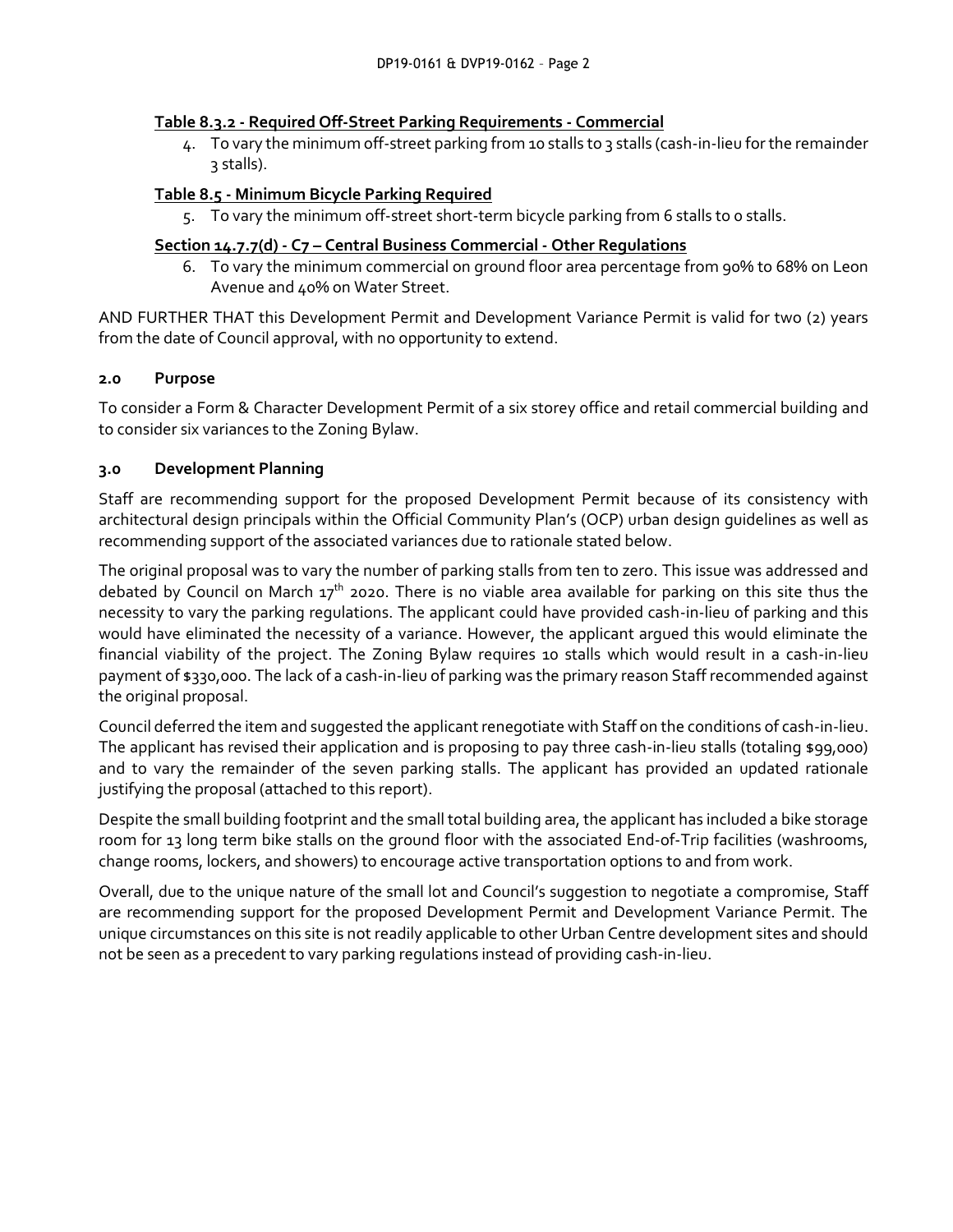# **4.0 Proposal**

# 4.1 Project Description

The proposal is to build a six-storey commercial development with ground floor retail, upper floor offices, common rooftop patio, and no parking onsite. The proposal contains 964.4 m<sup>2</sup> (approx. 10,380 ft<sup>2</sup>) of commercial space.

The building materials are predominately glazing with metal siding stained in wood colour. The rear two storey addition is brick. The accent materials include wood canopies and exposed concrete. The lane facing façade and the east facing façade are concrete fire walls. There will also be a roof top patio deck providing amenity area for the various office staff.

The retail at street level is designed to accommodate 1-2 tenants with floor to ceiling storefront glazing. Signage will be refined and intentional within the architectural design as per the attached drawings.

Staff have discussed the possible snow load issue on the adjacent property's roof and the applicant believes the issue is solvable through the building permit processes. The City considers the matter a civil issue between property owners.



# **Subject Property Map:** 1659 Water St.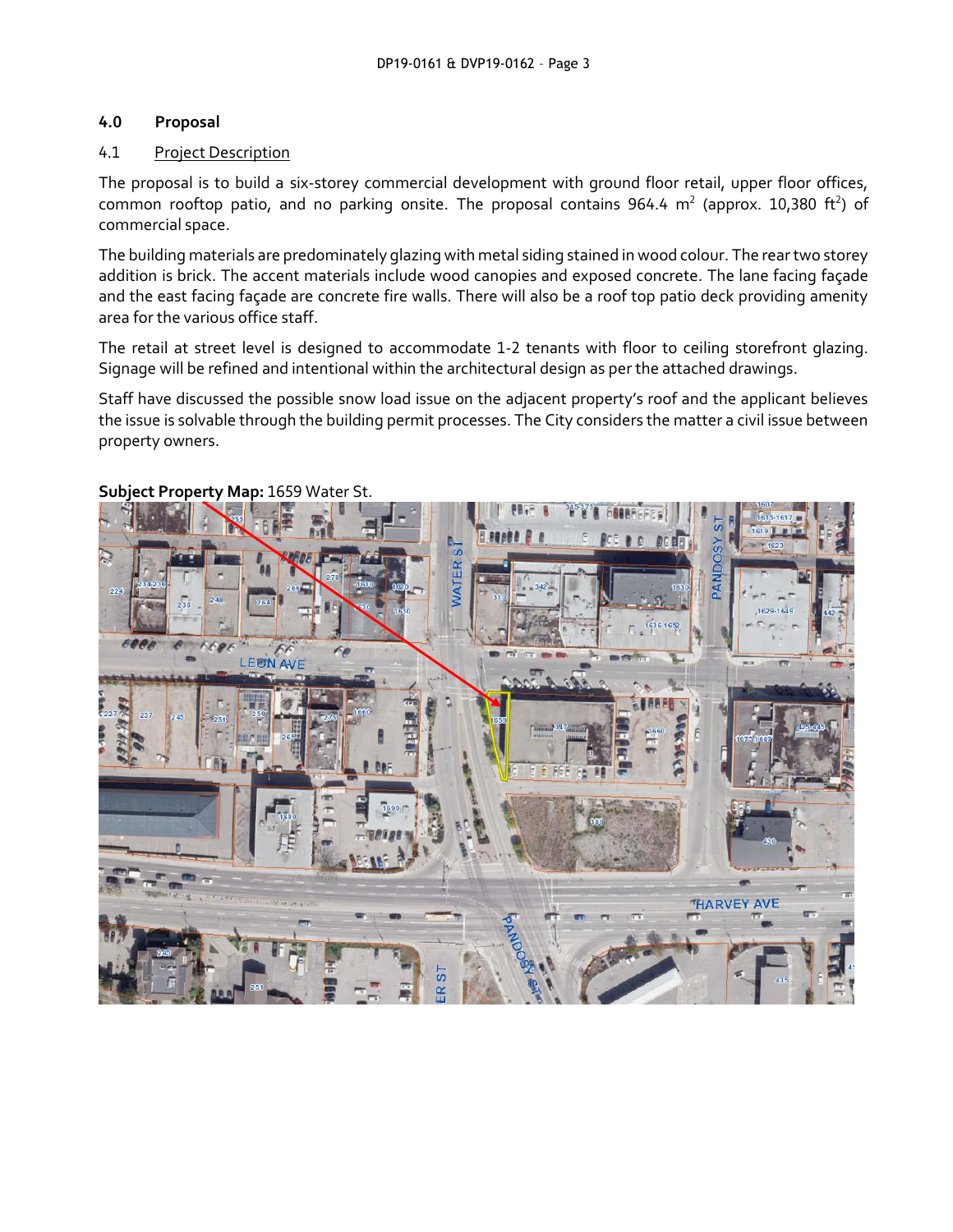# 4.2 **Zoning Analysis Table**

The zoning analysis table shows the requirements of the C7 zone compared to the proposal:

| <b>Zoning Analysis Table</b>                                                                                                                                                                                                                                                                                                                        |                                                                                               |                                                                                   |  |  |  |  |
|-----------------------------------------------------------------------------------------------------------------------------------------------------------------------------------------------------------------------------------------------------------------------------------------------------------------------------------------------------|-----------------------------------------------------------------------------------------------|-----------------------------------------------------------------------------------|--|--|--|--|
| <b>CRITERIA</b>                                                                                                                                                                                                                                                                                                                                     | <b>C7 ZONE REQUIREMENTS</b>                                                                   | <b>PROPOSAL</b>                                                                   |  |  |  |  |
| For portion of building between o.o metres & 16.0 metres in height                                                                                                                                                                                                                                                                                  |                                                                                               |                                                                                   |  |  |  |  |
| Front Yard (Leon Ave)                                                                                                                                                                                                                                                                                                                               | 0.0 <sub>m</sub>                                                                              | 0.0 <sub>m</sub>                                                                  |  |  |  |  |
| Side Yard (East)                                                                                                                                                                                                                                                                                                                                    | 0.0 <sub>m</sub>                                                                              | 0.0 <sub>m</sub>                                                                  |  |  |  |  |
| Side Yard (Water St)                                                                                                                                                                                                                                                                                                                                | 0.0 <sub>m</sub>                                                                              | 0.0 <sub>m</sub>                                                                  |  |  |  |  |
| Rear Yard (Lane)                                                                                                                                                                                                                                                                                                                                    | 0.0 <sub>m</sub>                                                                              | 0.0 <sub>m</sub>                                                                  |  |  |  |  |
| For portion of building between 16.0 metres & above in height                                                                                                                                                                                                                                                                                       |                                                                                               |                                                                                   |  |  |  |  |
| Front Yard (Leon Ave)                                                                                                                                                                                                                                                                                                                               | 3.0 <sub>m</sub>                                                                              | $0.0 \, \text{m}$ $\bullet$                                                       |  |  |  |  |
| Side Yard (East)                                                                                                                                                                                                                                                                                                                                    | 4.0 m                                                                                         | $0.1 \, \text{m}$ <sup><math>\odot</math></sup>                                   |  |  |  |  |
| Side Yard (Water St)                                                                                                                                                                                                                                                                                                                                | 4.0 m                                                                                         | $0.0 \, \text{m}$ $\odot$                                                         |  |  |  |  |
| Rear Yard (Lane)                                                                                                                                                                                                                                                                                                                                    | 3.0 <sub>m</sub>                                                                              | 6.6 m                                                                             |  |  |  |  |
| Floorplate                                                                                                                                                                                                                                                                                                                                          | $1,221 \, \text{m}^2$                                                                         | $177.5 \text{ m}^2$                                                               |  |  |  |  |
| <b>Development Requlations</b>                                                                                                                                                                                                                                                                                                                      |                                                                                               |                                                                                   |  |  |  |  |
| Height                                                                                                                                                                                                                                                                                                                                              | 76.5m (approx. 26 storeys)                                                                    | 26.5 m (6 storeys)                                                                |  |  |  |  |
| FAR                                                                                                                                                                                                                                                                                                                                                 | 9.0                                                                                           | 2.81                                                                              |  |  |  |  |
|                                                                                                                                                                                                                                                                                                                                                     | <b>Parking Regulations</b>                                                                    |                                                                                   |  |  |  |  |
| Minimum Parking<br>Requirements                                                                                                                                                                                                                                                                                                                     | 10 Stalls                                                                                     | o parking stalls $\bullet$                                                        |  |  |  |  |
| Min. Loading Spaces                                                                                                                                                                                                                                                                                                                                 | 0 stalls                                                                                      | 0 stalls                                                                          |  |  |  |  |
| Ratio of Parking Stalls                                                                                                                                                                                                                                                                                                                             | Small Parallel: n/a<br>Compact Size: 10% Max<br>Medium Size: 40% Max<br>Regular Size: 50% Min | Small Parallel: n/a<br>Compact Size: n/a<br>Medium Size: n/a<br>Regular Size: n/a |  |  |  |  |
| Minimum Bicycle Parking                                                                                                                                                                                                                                                                                                                             | Long Term: 2 bikes                                                                            | Long Term: 13 bikes                                                               |  |  |  |  |
| Requirements                                                                                                                                                                                                                                                                                                                                        | Short Term: 6 bikes                                                                           | Short Term: o bikes <sup>O</sup>                                                  |  |  |  |  |
|                                                                                                                                                                                                                                                                                                                                                     | <b>Other Regulations</b>                                                                      |                                                                                   |  |  |  |  |
| Minimum frontage for<br>commercial, civic,<br>cultural, or ground<br>oriented residential on 1st<br>floor                                                                                                                                                                                                                                           | Leon Avenue: $90\%$ (8.6m x $0.9 =$<br>7.75m)<br>Water Street: 90% (36.02m x 0.9 =<br>32.42m) | Leon Avenue: 5.9m / 68% <sup>O</sup><br>Water Street: 14.2m / 39.4% <sup>0</sup>  |  |  |  |  |
| O Variance to reduce the front yard setback for portions of building between 16.0 m & above in height<br><sup>2</sup> Variance to reduce the side yard (north) setback for portions of building between 16.0 m & above in<br>height<br><b>8</b> Variance to reduce the side vard (south) setback for portions of building between 16.0 m & above in |                                                                                               |                                                                                   |  |  |  |  |

 Variance to reduce the side yard (south) setback for portions of building between 16.0 m & above in height.